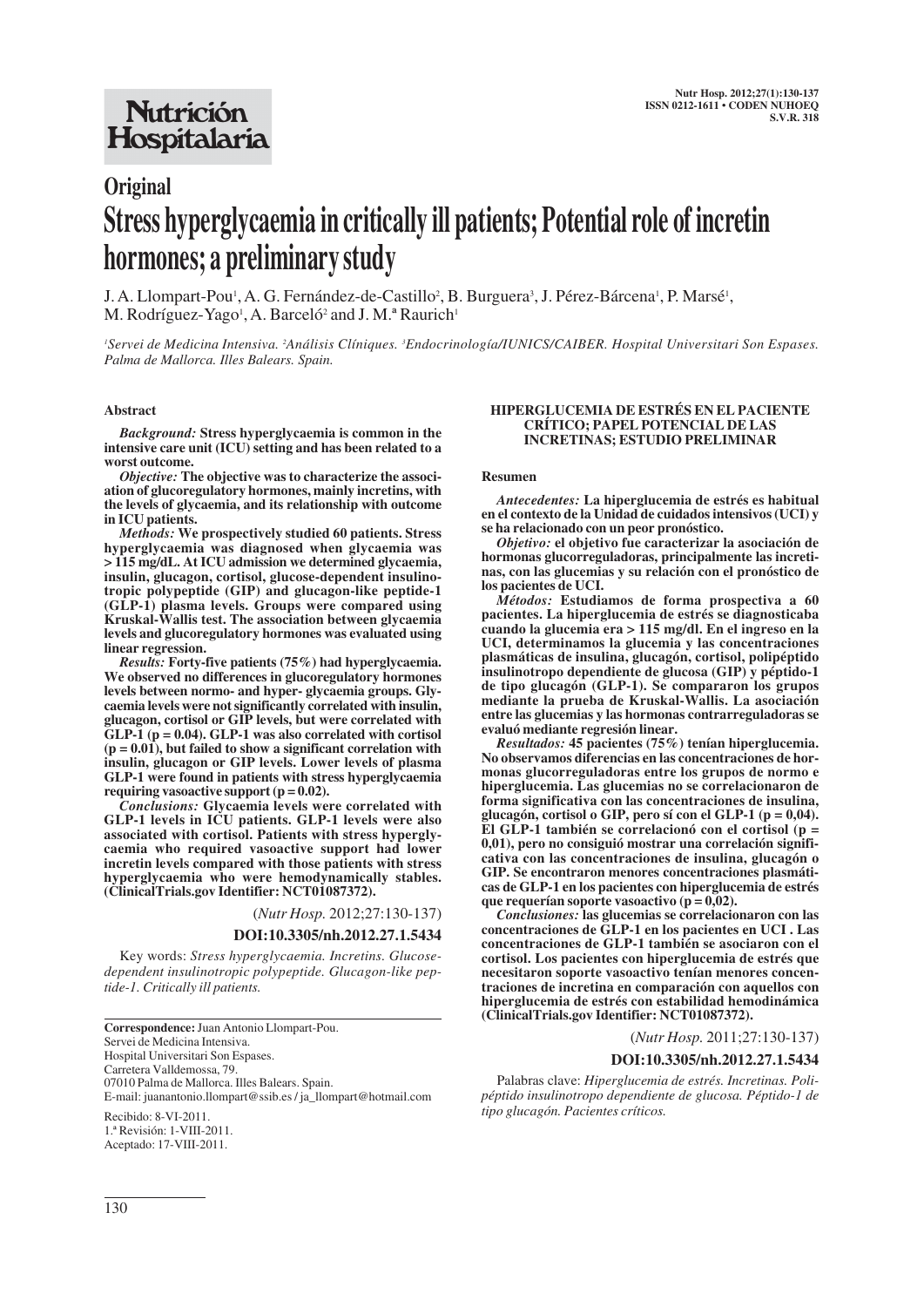#### **Abbreviations**

APACHE II: Acute Physiology and Chronic Health Evaluation II score.

BMI: Body mass index.

GIP: Glucose-dependent insulinotropic polypeptide.

GLP-1: Glucagon-like peptide-1.

HIV: Human immunodeficiency virus.

HOMA: Homeostatic Model Assessment.

ICU: Intensive care unit.

IIT: Intensive insulin therapy.

LOS: Length of stay. SD: Standard deviation.

TBI: Traumatic brain injury.

#### **Introduction**

Stress hyperglycaemia is a common problem in critically ill patients<sup>1,2</sup> independently of the acute condition they suffer and has been related to a worst outcome1-5 in the intensive care unit (ICU) setting. Treatment of this condition constitutes a relevant scientific topic, since the landmark studies by Van den Berghe et al.<sup>6</sup> showed a reduced mortality in surgical patients treated with intensive insulin therapy (IIT), where as medical patients treated with IIT, obtained a less marked benefit in terms of survival with this therapy.7 As consequence of these trials, treatment with IIT became a standard of care in the ICU population.

However, recent multicenter trials have shown opposite results and in addition, raised concerns about the feasibility and indications for  $\text{IIT}.^{8-12}$  Specifically, safety was compromised by the increased incidence of hypoglycaemic episodes and significant glycaemic levels variability associated to insulin therapy, which was also associated to a worst outcome.<sup>13,14</sup>

Incretin hormones, namely glucagon-like peptide-1 (GLP-1) and glucose-dependent insulinotropic polypeptide (GIP), are insulinotropic glucagonostatic gastrointestinal hormones that lower glucose in a stable glycaemia-dependent manner, and therefore, minimize the risk of hypoglycaemia.15,16 Their concentrations rapidly increase after food intake.15 An experimental model recently developed in rats, suggested a potential role of GLP-1 in the treatment of hyperglycaemia in the context of acute critical illness.17 Although preliminary studies with small sample size have shown a potential benefit role of treatments with incretins analogs (especially GLP-1) in hyperglycaemia in different populations of ICU patients,18-23 we still do not have a clear understanding of the role of incretins in critically ill patients and its correlation with other glucoregulatory hormones. We speculate that endogenous incretins levels should be decreased in the stressed ICU patient and could play a role in the development of stress hyperglycaemia in this setting.

#### **Objective**

The aim of this study was to characterize the association of the glucoregulatory hormones (with especial focus on incretins levels) with the levels of glycaemia and its relationship with outcome in critically ill patients.

#### **Methods**

This study was conducted at the ICU of our tertiary university hospital (Hospital Universitari Son Dureta Palma de Mallorca, Spain) from January 2010 to April 2010. The Ethics Committee of the Balearic Islands approved the study on December  $21^{st}$ , 2009. In all cases, written informed consent for inclusion in the study was obtained from the patient or closest relative.

#### *Patients*

This was a prospective and observational study. We prospectively studied all patients consecutively admitted to the medical-surgical ICU of our institution who fulfilled the following inclusion criteria and none of the exclusion criteria.

*Inclusion criteria*: Age > 18 years, emergent ICU admission, having obtained written informed consent from patients or relatives.

*Exclusion criteria*: Previously known type I or type II diabetes, patients who received insulin or oral antidiabetic agents before ICU admission, malignancies, scheduled surgery, patients receiving enteral or parenteral nutrition, inability to obtain informed consent.

In all cases, patients were managed according to international guidelines depending on the admission diagnosis.

#### *Data collection. Predefined subgroups*

The following clinical and demographic data of interest were prospectively recorded: age, gender, ICU admission diagnosis, cardiac rate, mean arterial pressure, the Acute Physiologic and Chronic Health Evaluation (APACHE) II score, Glasgow coma scale score, use of vasoactive agents, use of mechanical ventilation, paO2 to FiO2 ratio, body mass index, ICU length of stay and ICU mortality.

The values of the glucoregulatory hormones were evaluated in patients with hyperglycaemia and in a control group, constituted by patients with glycaemia levels equal or less than 115 mg/dL. In addition, based on the controversy existing on the optimal glycaemia thresholds and the potential role of IIT in the treatment of stress hyperglycaemia in different populations of critically ill patients, we analyzed the following predefined subgroups: 1) Surgical (trauma, surgery and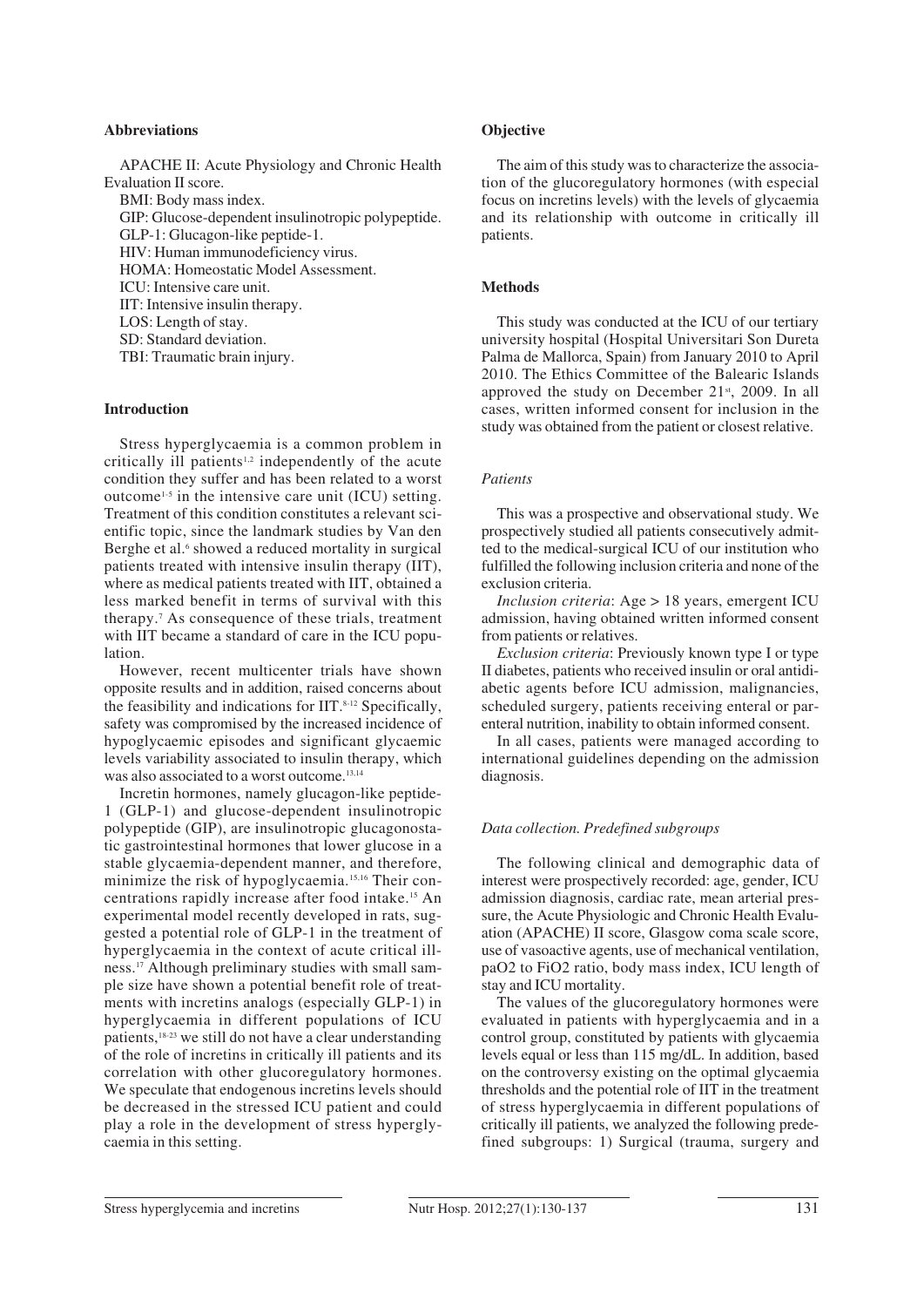|                         | $Glycaemia \leq 115 mg/dL$<br><i>n</i> : 15 | Glycaemia > 115 mg/dL<br>n: 45 | p value |
|-------------------------|---------------------------------------------|--------------------------------|---------|
| Gender female, $n$ (%)  | 3(20.0)                                     | 9(20.0)                        | 1.0     |
| Age, years              | $37 \pm 17$                                 | $43 \pm 18$                    | 0.26    |
| BMI                     | $24.9 \pm 4.5$                              | $24.7 \pm 3.0$                 | 0.90    |
| <b>APACHE II</b>        | $14.2 \pm 4.4$                              | $14.0 \pm 6.0$                 | 0.48    |
| Past history, $n$ (%)   |                                             |                                |         |
| Hypertension            | 3(20.0)                                     | 6(13.3)                        | 0.68    |
| Dyslipidemia            | 1(6.7)                                      | 3(6.7)                         | 1.0     |
| Heart disease           | 1(6.7)                                      | 3(6.7)                         | 1.0     |
| Lung disease            | 0(0.0)                                      | 2(4.4)                         | 1.0     |
| Liver disease           | 0(0.0)                                      | 3(6.7)                         | 0.57    |
| Kidney disease          | $\Omega$                                    | 0                              |         |
| <b>HIV</b> infection    | 0(0.0)                                      | 3(6.7)                         | 0.57    |
| Alcohol abuse           | 1(6.7)                                      | 3(6.7)                         | 1.0     |
| Tobacco                 | 2(13.3)                                     | 4(8.9)                         | 0.63    |
| Main Diagnosis, $n(\%)$ |                                             | 0.34                           |         |
| TBI                     | 8(53.3)                                     | 18(40)                         |         |
| Trauma (non-TBI)        | 1(6.7)                                      | 8(17.8)                        |         |
| Sepsis                  | 4(26.7)                                     | 5(11.1)                        |         |
| Cerebrovascular disease | 1(6.7)                                      | 7(15.6)                        |         |
| Outcome                 |                                             |                                |         |
| ICU LOS, days           | $7.7 \pm 6.8$                               | $12.8 \pm 12.0$                | 0.25    |
| Mortality, $n$ (%)      | 1(6.7)                                      | 6(13.3)                        | 0.67    |

**Table I** *Baseline clinical characteristics of the 60 patients distributed by normo- or hyperglycaemia. Dara are presented as mean ± SD or number and percentage as appropriate*

BMI: Body mass index; APACHE II: Acute Physiology and Chronic Health Evaluation II score; HIV: Human immunodeficiency virus; TBI: Traumatic brain injury; ICU: Intensive care unit; LOS: Length of stay.

burns) vs. non-surgical patients. 2) Neurological (brain injury, cerebrovascular disease, subarachnoid hemorrhage and meningitis) vs. non-neurological patients. 3) Patients who required vasoactive support vs. hemodynamically stable patients without vasoactive support.

## *Samples and analysis*

Samples were obtained from an arterial line at ICU admission, after cardiopulmonary stabilization was achieved and before initiating enteral or parenteral nutrition and/or treatment with insulin. Blood was collected in 10-mL serum tubes and for plasma analysis into chilled ethylenediaminetetraacetic acid tubes. Both serum and plasma were separated by centrifugation (3,500 rpm for 10 minutes at 4ºC). Samples were frozen at -80ºC until analyzed. Serum glycaemia was determined by enzymatic calorimetric assay GOD-PAP in Hitachi Modular Analyzer (Roche diagnostics GmbH, Mannheim, Germany). Normal values for nonstressed volunteers: 70-100 mg/dL. Serum insulin was measured by a commercial chemiluminiscent assay in Immulite 2000 analyzer (Siemens Medical Solutions Diagnostics, NY, USA). Reference values: Insulin 2- 29 μUI/mL. Serum Cortisol was determined by chemiluminiscent assay in Advia Centaur analyzer (Siemens Medical Solutions Diagnostics, NY, USA). Reference values: 4.3-25 μg/dL. Plasma glucagon was determined by enzyme linked inmunosorbent assay (ELISA) using commercially available kits (DRG International Inc, USA), in a DSX System. Reference values: 59-177 pg/mL. Serum GIP (pg/mL) and plasma GLP-1 (ng/mL) were measured using ELISA (DRG International Inc, USA), in a DSX System. Using the previous data, we also evaluated the insulin resistance using the Homeostatic Model Assessment (HOMA) index, which was calculated as the product of the fasting plasma insulin level (μU/mL) and the fasting plasma glucose level (mg/dl), divided by 405.

# *Statistical analysis*

Variables are expressed in mean and standard deviation (SD) for continuous variables and numbers and percentages for categorical variables as appropriate. Differences were compared between groups using the independent Student's *t* test or Mann-Whitney U test (for continuous variables) or Chi-square or Fisher exact test (for categorical variables) when appropriate. Differences were compared between the different subgroups studied using Kruskal-Wallis test. The association between glycaemia levels and glucoregulatory hormones in the whole population and in the predefined subgroups was evaluated using linear regression.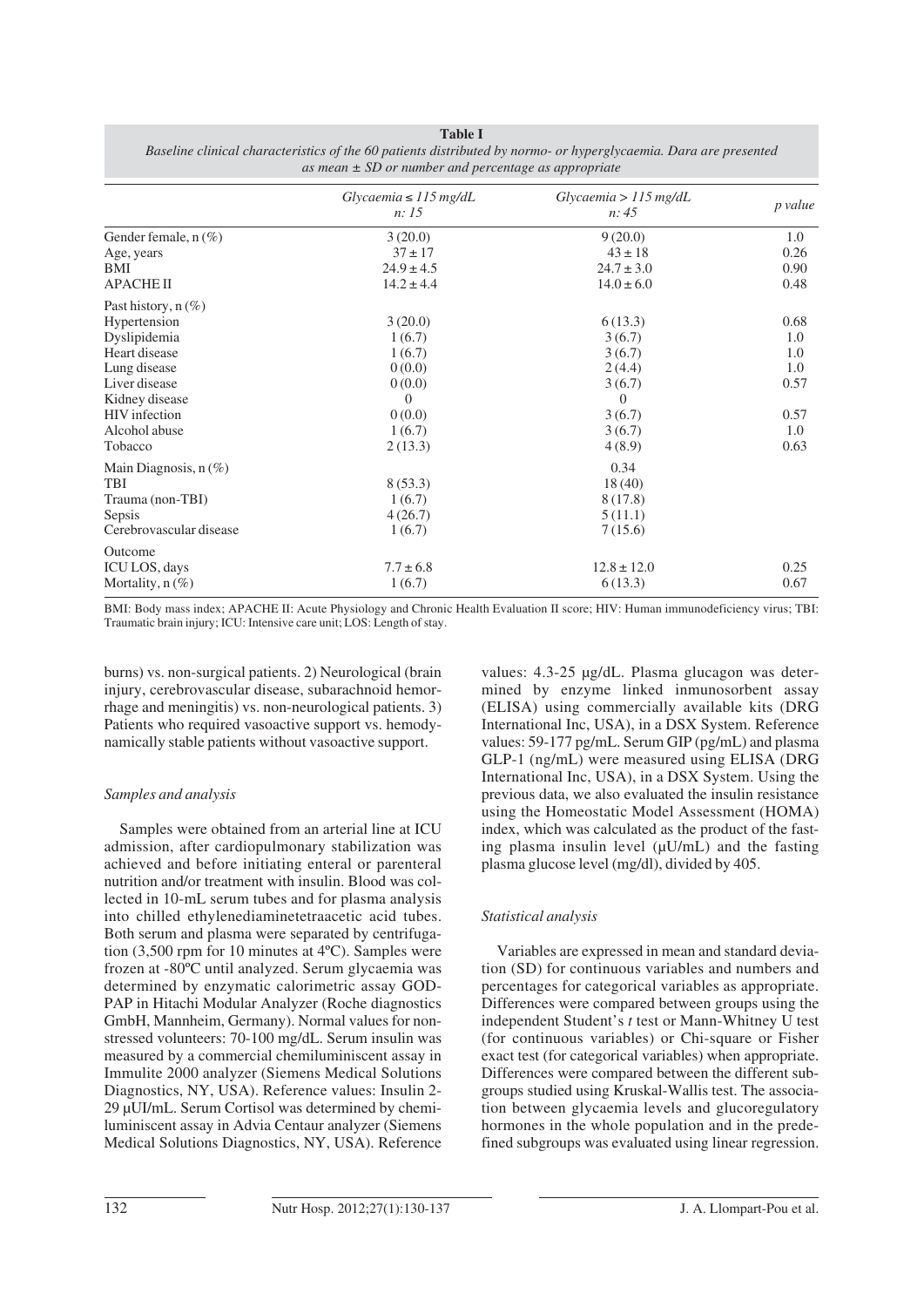| <b>Table II</b><br>Glucoregulatory hormones levels at ICU admission. Data are presented as mean $\pm$ SD |                                     |                                |         |  |  |
|----------------------------------------------------------------------------------------------------------|-------------------------------------|--------------------------------|---------|--|--|
|                                                                                                          | $Glycaemia \leq 115 mg/dL$<br>n: 15 | Glycaemia > 115 mg/dL<br>n: 45 | p value |  |  |
| Glycaemia                                                                                                | $100 \pm 15$                        | $160 \pm 59$                   | < 0.001 |  |  |
| Insulin                                                                                                  | $5.0 \pm 4.8$                       | $8.0 \pm 5.6$                  | 0.07    |  |  |
| <b>HOMA</b>                                                                                              | $1.2 \pm 1.3$                       | $3.1 \pm 2.5$                  | 0.001   |  |  |
| Glucagon                                                                                                 | $219 \pm 86$                        | $223 \pm 122$                  | 0.90    |  |  |
| Cortisol                                                                                                 | $18.5 \pm 11.1$                     | $22.4 \pm 13.7$                | 0.33    |  |  |
| <b>GIP</b>                                                                                               | $25.5 \pm 23.8$                     | $36.1 \pm 45.5$                | 0.91    |  |  |
| $GLP-1$                                                                                                  | $0.52 \pm 0.12$                     | $0.58 \pm 0.27$                | 0.24    |  |  |

ICU: Intensive care unit; HOMA: Homeostatic Model Assessment index; GIP: Glucose-dependent insulinotropic polypeptide; GLP-1: Glucagonlike peptide-1.

A *p* value less than 0.05 was considered significant. Data were analyzed using specific software: SPSS statistical package version 17.0 (SPSS Inc, Chicago).

#### **Results**

Baseline clinical characteristics of the 60 patients studied are summarized according to normo- or hyperglycaemia (table I). Forty-five patients (75%) had hyperglycaemia at ICU admission. The main clinical parameters at the time of sampling were: time from ICU admission  $116 \pm 92$  minutes, heart rate  $85 \pm 23$  bpm, mean arterial pressure  $87 \pm 17$  mmHg, mean PaO2 to FiO2 ratio  $320 \pm 153$ , mean Glasgow coma scale score  $10 \pm 4$ . Ten patients (16.7%) received norepinephrine and 46 patients (76.7%) were mechanically ventilated at the time of assessment. Severity of illness was similar in normo- and hyper- glycaemic patients (table I), as well as in the subgroups analysis: surgical vs. non-surgical patients ( $p = 0.35$ ), neurological vs. non-neurological patients ( $p = 0.78$ ) and patients requiring vasoactive support vs. hemodynamically stables  $(p = 0.24)$ .

We did not observe significant differences in mean values of the glucoregulatory hormones between normo- and hyper- glycaemia groups (table II). Interestingly, insulin plasma levels were  $5.0 \pm 4.8 \mu$ UI/mL in the normoglycaemic group whereas insulin levels elevated to  $8.0 \pm 5.6 \mu$ UI/mL in the hyperglycaemic group (non-significative  $p = 0.07$ ). The levels of plasma glucagon were similar in both groups. HOMA index was lower in the normoglycaemia group, as expected (table II). Analysis of mean values of glucoregulatory hormones according to predefined subgroups, surgical vs. non-surgical, neurological vs. nonneurological and patients with vasoactive support vs. hemodynamically stable are shown in tables III, IV and V respectively. We found lower levels of incretin hormones (especially GLP-1) in the group of patients with hyperglycaemia who required vasoactive support compared with those patients with stress hyperglycaemia who were hemodynamically stables (table V).

Glycaemia levels were not significantly correlated with insulin, glucagon, cortisol or GIP levels, but were correlated with GLP-1 (fig. 1). Along with this correlation with glycaemia levels, GLP-1 was also correlated with cortisol, but failed to show a significant correlation with insulin, glucagon or GIP levels (fig. 2).

Mean values of the following glucoregulatory hormones were not found to be correlated with mortality:

| Data are presented as mean $\pm$ SD |                              |                          |                              |                          |         |
|-------------------------------------|------------------------------|--------------------------|------------------------------|--------------------------|---------|
|                                     | Surgical                     |                          | Non-surgical                 |                          |         |
|                                     | $G \leq 115 \, mg/dL$<br>n:9 | $G > 115$ mg/dL<br>n: 32 | $G \leq 115 \, mg/dL$<br>n:6 | $G > 115$ mg/dL<br>n: 13 | p value |
| Glycaemia                           | $99 \pm 18$                  | $158 \pm 59$             | $102 \pm 9$                  | $164 \pm 59$             | < 0.001 |
| Insulin                             | $4.9 \pm 4.3$                | $7.7 \pm 5.9$            | $5.0 \pm 5.9$                | $8.6 \pm 5.1$            | 0.20    |
| Glucagon                            | $177 \pm 43$                 | $202 \pm 96$             | $283 \pm 99$                 | $275 \pm 164$            | 0.14    |
| Cortisol                            | $15.1 \pm 8.6$               | $19.8 \pm 12.0$          | $23.6 \pm 13.1$              | $28.4 \pm 16.6$          | 0.20    |
| <b>GIP</b>                          | $19.4 \pm 12.5$              | $36.2 \pm 41.6$          | $34.8 \pm 34.2$              | $35.8 \pm 55.8$          | 0.88    |
| $GLP-1$                             | $0.56 \pm 0.09$              | $0.59 \pm 0.23$          | $0.46 \pm 0.14$              | $0.57 \pm 0.35$          | 0.48    |
|                                     |                              |                          |                              |                          |         |

| <b>Table III</b> |                                                                                                     |  |  |  |
|------------------|-----------------------------------------------------------------------------------------------------|--|--|--|
|                  | Glucoregulatory hormones levels at ICU admission distributed by surgical and non-surgical patients. |  |  |  |
|                  | Data are presented as mean $\pm$ SD                                                                 |  |  |  |

ICU: Intensive care unit; G: Glycaemia; GIP: Glucose-dependent insulinotropic polypeptide; GLP-1: Glucagon-like peptide-1.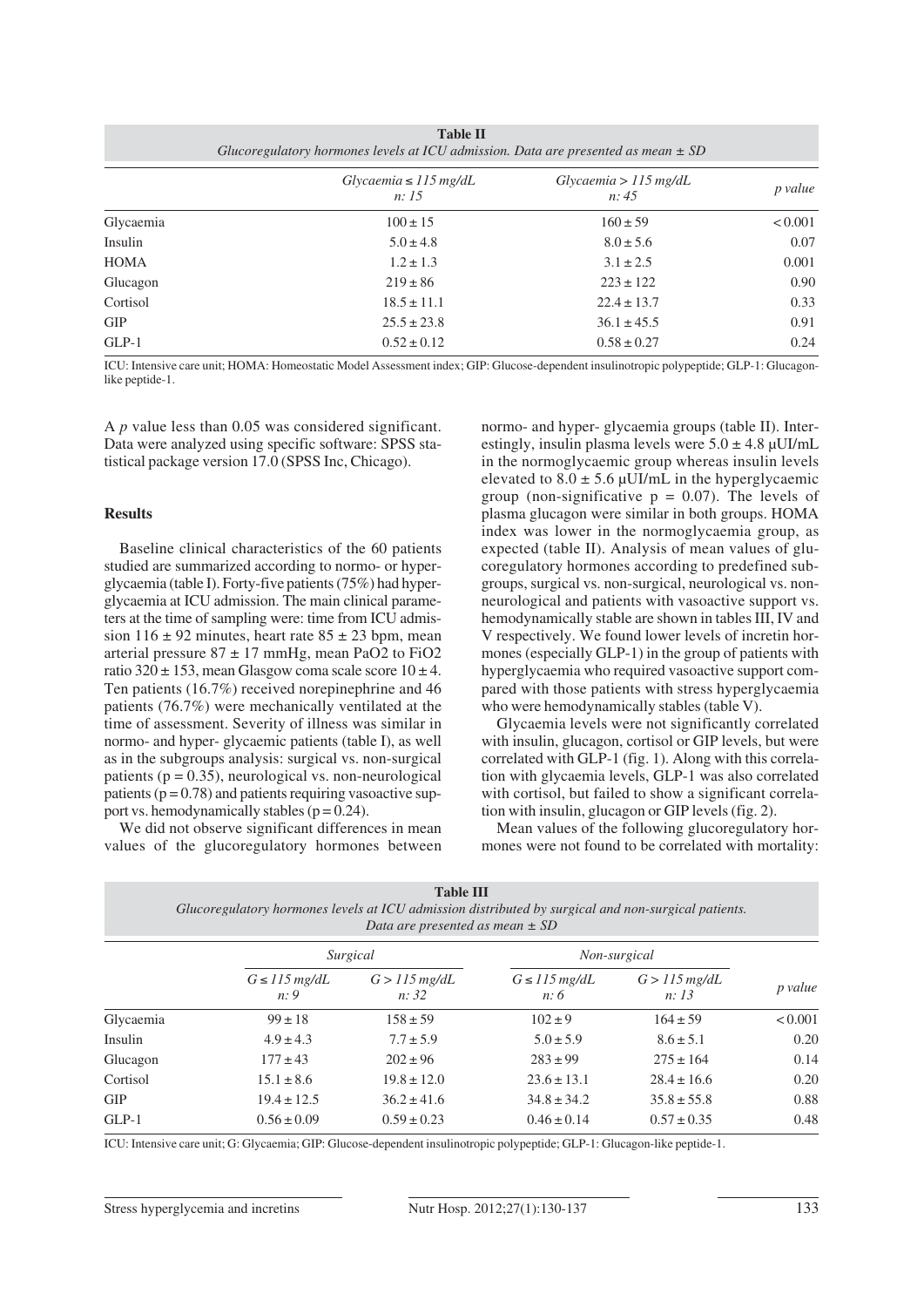| Dura are presented as mean $\pm$ SD   |                          |                              |                          |         |  |
|---------------------------------------|--------------------------|------------------------------|--------------------------|---------|--|
| Neurological                          |                          | Non-neurological             |                          |         |  |
| $G \leq 115 \, mg/dL$<br><i>n:</i> 10 | $G > 115$ mg/dL<br>n: 28 | $G \leq 115 \, mg/dL$<br>n:5 | $G > 115$ mg/dL<br>n: 17 | p value |  |
| $99 \pm 17$                           | $144 \pm 23$             | $103 \pm 8$                  | $186 \pm 86$             | < 0.001 |  |
| $4.8 \pm 4.4$                         | $8.6 \pm 6.3$            | $5.2 \pm 6.1$                | $7.1 \pm 4.5$            | 0.20    |  |
| $196 \pm 69$                          | $199 \pm 96$             | $264 \pm 106$                | $263 \pm 151$            | 0.33    |  |
| $13.9 \pm 7.6$                        | $22.0 \pm 12.9$          | $27.7 \pm 11.8$              | $23.1 \pm 16.1$          | 0.17    |  |
| $16.8 \pm 9.6$                        | $41.9 \pm 49.4$          | $43.1 \pm 34.8$              | $26.5 \pm 37.6$          | 0.57    |  |
| $0.54 \pm 0.09$                       | $0.56 \pm 0.17$          | $0.48 \pm 0.18$              | $0.61 \pm 0.38$          | 0.76    |  |
|                                       |                          |                              |                          |         |  |

**Table IV** *Glucoregulatory hormones levels at ICU admission distributed by neurological vs non-neurological patients. Data are presented as mean ± SD*

ICU: Intensive care unit; G: Glycaemia; GIP: Glucose-dependent insulinotropic polypeptide; GLP-1: Glucagon-like peptide-1.

**Table V**

*Glucoregulatory hormones levels at ICU admission in patients treated with vasoactive support vs hemodinamically stables. Data are presented as mean ± SD*

|            | Vasoactive support           |                        | Hemodinamically stables<br>without vasoactive support |                          |         |
|------------|------------------------------|------------------------|-------------------------------------------------------|--------------------------|---------|
|            | $G \leq 115 \, mg/dL$<br>n:2 | $G > 115$ mg/dL<br>n:8 | $G \leq 115 \, mg/dL$<br>n: 13                        | $G > 115$ mg/dL<br>n: 37 | p value |
| Glycaemia  | $100 \pm 8$                  | $163 \pm 39$           | $100 \pm 16$                                          | $159 \pm 62$             | < 0.001 |
| Insulin    | $3.2 \pm 1.9$                | $8.0 \pm 5.7$          | $5.2 \pm 5.1$                                         | $8.0 \pm 5.7$            | 0.25    |
| Glucagon   | $336 \pm 24$                 | $206 \pm 145$          | $201 \pm 77$                                          | $227 \pm 119$            | 0.25    |
| Cortisol   | $31.2 \pm 15.3$              | $20.0 \pm 14.4$        | $16.6 \pm 9.6$                                        | $23.0 \pm 14.0$          | 0.29    |
| <b>GIP</b> | $31.7 \pm 32.4$              | $10.4 \pm 6.4$         | $24.6 \pm 23.8$                                       | $41.7 \pm 48.4$          | 0.16    |
| $GLP-1$    | $0.52 \pm 0.05$              | $0.36 \pm 0.19*$       | $0.52 \pm 0.13$                                       | $0.63 \pm 0.26^*$        | 0.02    |

 $*$ n value  $< 0.05$ .

ICU: Intensive care unit; G: Glycaemia; GIP: Glucose-dependent insulinotropic polypeptide; GLP-1: Glucagon-like peptide-1.

glycaemia (p = 0.53), insulin (p = 0.87), glucagon (p = 0.11), cortisol ( $p = 0.85$ ), GIP ( $p = 0.70$ ), HOMA index  $(p = 0.69)$  and GLP-1  $(p = 0.05)$ .

## **Discussion**

The main findings of our study were that glycaemia levels were correlated with GLP-1 levels. GLP-1 was also associated with cortisol. Patients with stress hyperglycaemia who required vasoactive support had lower endogenous incretins levels compared with those patients with stress hyperglycaemia who were hemodynamically stables.

Stress hyperglycaemia is a common feature in critically ill patients, which is considered a marker of worst prognosis in this population.<sup>1-5</sup> Whether treatment of this condition by means of IIT improves prognosis remains unclear, according to published studies $6-13$  which raised concerns about safety due to an increased number of hypoglycaemic episodes and increased glycaemia variability.13,14

A novel approach to stress hyperglycaemia is based in the use of incretins analogs.15-23 Specifically, GLP-1

increases insulin secretion to normal levels only in hyperglycemia states, suppresses glucagon, and therefore, lowers glucose in a stable manner in the setting of hyperglycaemia, avoiding episodes of hypoglycaemia15,16 and might have beneficial effects on cardiac function.18,20,21 These characteristics makes GLP-1 an ideal agent to be considered in the treatment of stress hyperglycemia in critically ill patients.<sup>16</sup> However, some questions are still unclear, such as what dose should we use, which is the best route of administration, and which groups of critically ill patients might benefit the most from this therapy.16 Little is known about the levels of endogenous incretins in critically ill patients, and its potential contribution to the development of stress hyperglycaemia, which is multifactorial and not fully understood.<sup>24</sup> Different factors have been related with the development of stress hyperglycaemia in critically ill patients:<sup>24</sup> some of them exogenous such as treatment with steroids, vasopressors, parenteral and enteral nutrition; others affecting patient predisposition, such as pancreatic reserve and insulin resistance, and some related to severity and nature of underlying illness, such as use of catecholamines, inflammatory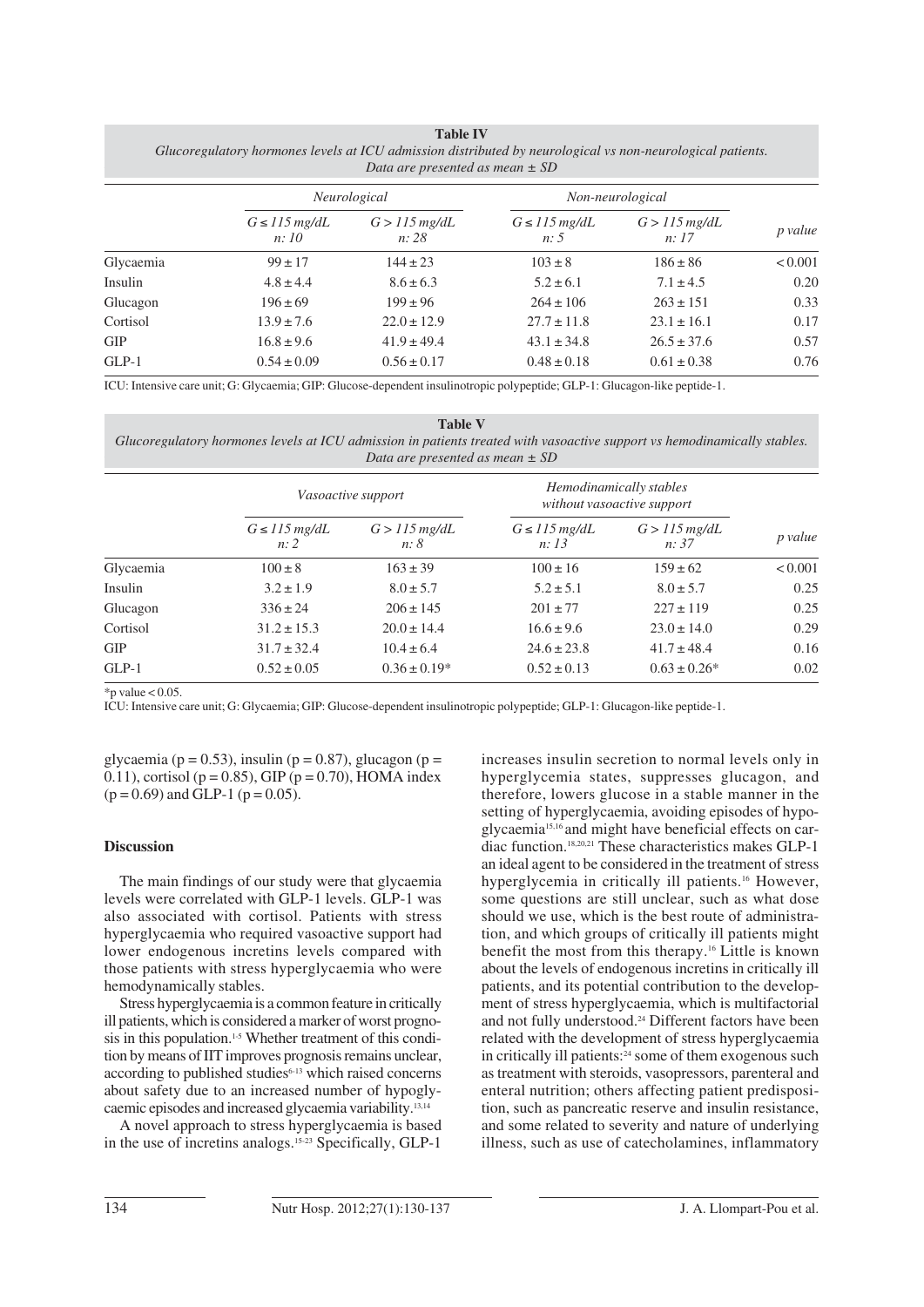

*Fig. 1.—Correlation between glycaemia levels and the glucoregulatory hormones studied.*

cytokines, lipotoxicity and hypothalamic-pituitaryadrenal axis activation.

We hypothesized that patients with stress hyperglycaemia should present decreased levels of glucoregulatory hormones. Therefore, in this study we evaluated the levels of glucoregulatory hormones (with special focus on incretins levels) at ICU admission.

In our fasting ICU patients we found that the only glucoregulatory hormone which presented a significant association with glycaemia was GLP-1. In addition, GLP-1 showed a moderate correlation with cortisol levels. Interestingly GLP-1 and GIP were lower in patients with hyperglycaemia who required vasoactive support compared with those patients with stress hyperglycaemia who were hemodynamically stables (table V). Analyzing together these results, one could speculate that an interaction between the hypothalamic-pituitary-adrenal and enteroendocrine systems exists. However, in those patients requiring vasoactive support, the activation of the enteroendocrine axis seems to be disturbed, leading to lower incretins levels. A possible explanation to these findings is based on a detrimental effect of cathecolamines in incretins levels, a fact that would not affect the potential clinical implications of the study. The fact that all groups had similar severity of illness evaluated by the APACHE II score supports this affirmation.

Our results suggest that the failure of the enteroendocrine axis might play a role in the development of stress hyperglycaemia, and therefore, treatment with GLP-1 analogs may constitute a promising tool in the treatment of this condition in the ICU patients.18-23 The fact that in the hyperglycaemic group of ICU patients the presence of higher levels of plasma insulin were insufficient to maintain euglycaemia, underlines a potential role of GLP-1 analogs, (stimulating insulin secretion and specifically reducing glucagon levels) helping to control hyperglycaemia in these patients. According to our results, this treatment could potentially benefit the most, those ICU patients requiring vasoactive support. However, certain points should be taken into account and can influence our results: GLP-1 has a short half-live and the main stimuli for its secretion are the food intake and the presence of nutrients in the gastrointestinal tract.<sup>25</sup> Our patients were in a fasting status to exclude potential confounders. The time the patients were in a fasting status was unknown, which constitutes a potential drawback in our study. However, in all cases, the patients were admitted through the emergency department, so a minimum fasting period of 90 minutes could be ensured. As previously stated, different mechanisms which are not completely understood can be involved in the development of stress hyperglycaemia.24

Our study presents some limitations: the most important one is that we analyzed the glucoregulatory hormones at one single point, so we can not evaluate the time-course of these hormones. However, we decided to perform the analysis in this fashion in fasting patients to rule out potential confounding factors, such as treatment with oral antidiabetic agents, insulin or with exogenous factors involved in the development of stress hyperglycaemia, for example, treatment with glucocorticoids or enteral and parenteral nutrition. In addition, our sample is relatively small to find significant differences in some of the subgroups of patients studied, and therefore, the risk of type I and type II errors in the statistical analysis increases.

In summary, our study showed that glycaemia levels were correlated with GLP-1 levels. GLP-1 levels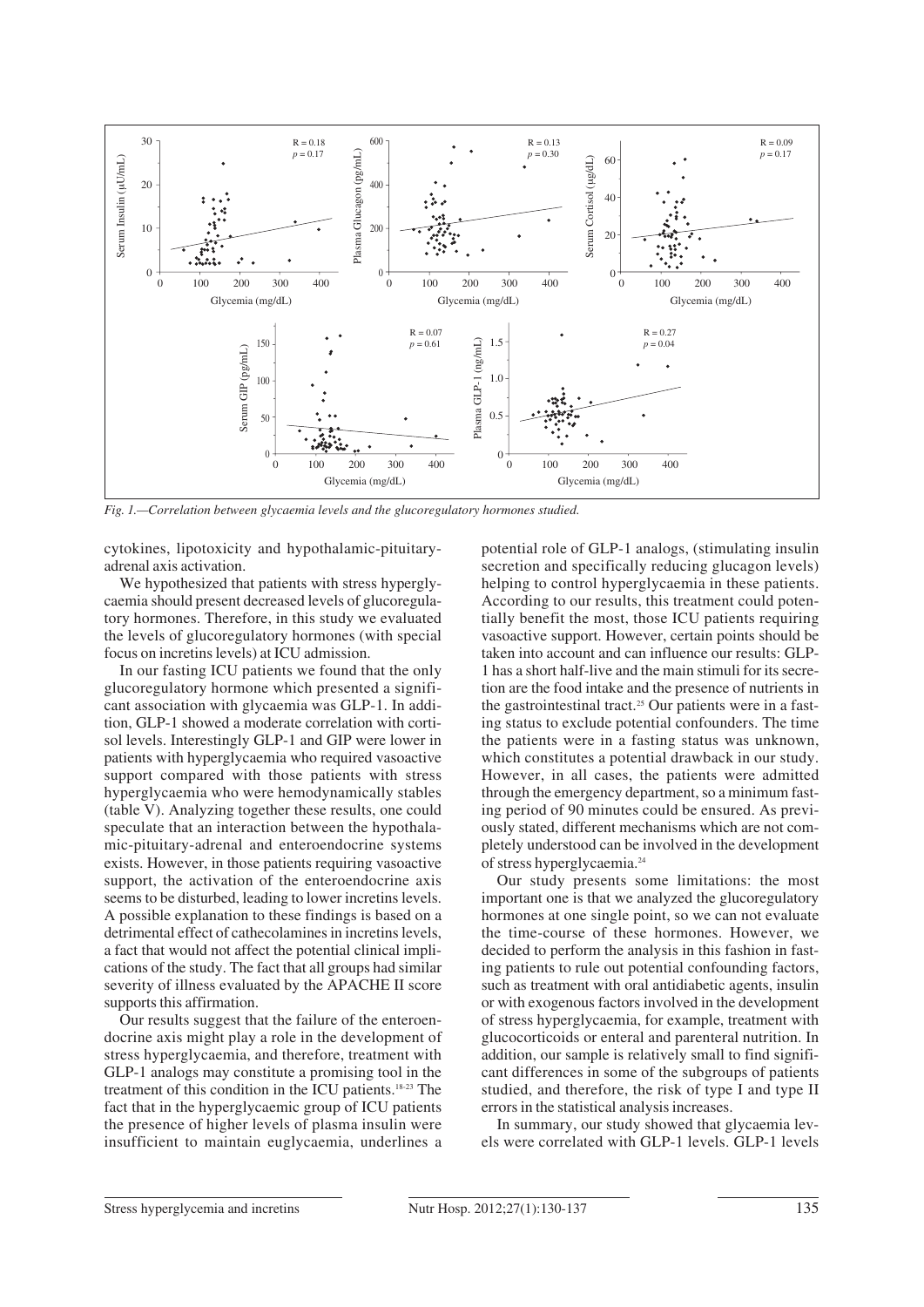

*Fig. 2.—Correlation between GLP-1 levels and the other glucoregulatory hormones.* 

were also associated with cortisol suggesting an interaction between the hypothalamic-pituitary-adrenal and enteroendocrine systems, which seems to be especially disturbed in the patients requiring vasoactive support, who presented lower incretin levels compared with those patients with stress hyperglycaemia who were hemodynamically stables. A randomized controlled study evaluating the role of GLP-1 analogs in the management of stress hyperglycemia in critically ill patients is warranted, with special focus on patients requiring vasoactive support and in the dynamic evolution in patients receiving enteral and parenteral nutrition, which were not included in this study.

#### **Financial support**

This research was supported by an intramural grant from the Hospital Universitari Son Dureta (Fundació Mateu Orfila), awarded to Dr Juan Antonio Llompart-Pou. This public institution will not gain or lose financially from the publication of this manuscript in any way.

## **References**

- 1. Fahy BG, Sheehy AM, Coursin DB. Glucose control in the intensive care unit. *Crit Care Med* 2009; 37: 1769-76.
- 2. Manzanares W, Aramendi I. [Stress hyperglycemia and its control with insulin in critically ill patients. Current evidence.] *Med Intensiva* 2010; 34: 273-81.
- 3. Kreutziger J, Schlaepfer J, Wenzel V et al. The role of admission blood glucose in outcome prediction of surviving patients with multiple injuries. *J Trauma* 2009; 67: 704-8.
- 4. Paladino L, Subramanian RA, Nabors S et al. Triage hyperglycemia as a prognostic indicator of major trauma. *J Trauma*  $2010:69:41-45$
- 5. Ichai C, Preiser JC; Société Française d'Anesthésie-Réanimation; Société de Réanimation de langue Française; Experts group. International recommendations for glucose control in adult non diabetic critically ill patients. *Crit Care* 2010; 14: R166.
- 6. Van den Berghe G, Wouters P, Weekers F et al. Intensive insulin therapy in the critically ill patients. *N Engl J Med* 2001; 345: 1359-67.
- 7. Van den Berghe G, Wilmer A, Hermans G et al. Intensive insulin therapy in the medical ICU. *N Engl J Med* 2006; 354: 449- 61.
- 8. The NICE-SUGAR Study Investigators. Intensive versus conventional glucose control in critically ill patients. *N Eng J Med* 2009; 360: 1283-97.
- 9. Preiser JC, Devos P, Ruiz-Santana S et al. A prospective randomised multi-centre controlled Trial on tight glucose control by intensive insulin therapy in adult intensive care units: The Glucontrol study. *Intensive Care Med* 2009; 35: 1738-48.
- 10. Brunkhorst FM, Engel C, Bloos F et al. German Competence Network Sepsis (SepNet). Intensive insulin therapy and pentastarch resuscitation in severe sepsis. *N Engl J Med* 2008; 358: 125-39.
- 11. De La Rosa Gdel C, Donado JH, Restrepo AH et al. Grupo de Investigacion en Cuidado intensivo: GICI-HPTU. Strict glycaemic control in patients hospitalised in a mixed medical and surgical intensive care unit: a randomised clinical trial. *Crit Care* 2008; 12: R120.
- 12. Arabi YM, Dabbagh OC, Tamim HM et al. Intensive versus conventional insulin therapy: a randomized controlled trial in medical and surgical critically ill patients. *Crit Care Med* 2008; 36: 3190-7.
- 13. Krinsley JS. Glycemic variability: a strong independent predictor of mortality in critically ill patients. *Crit Care Med* 2008; 36: 3008-13.
- 14. Bagshaw SM, Bellomo R, Jacka MJ et al. ANZICS CORE Management Committee. The impact of early hypoglycemia and blood glucose variability on outcome in critical illness. *Crit Care* 2009; 13: R91.
- 15. Meier JJ, Nauck MA. Glucagon-like peptide (GLP-1) in biology and pathology. *Diabetes Metab Res Rev* 2005; 21: 91-117.